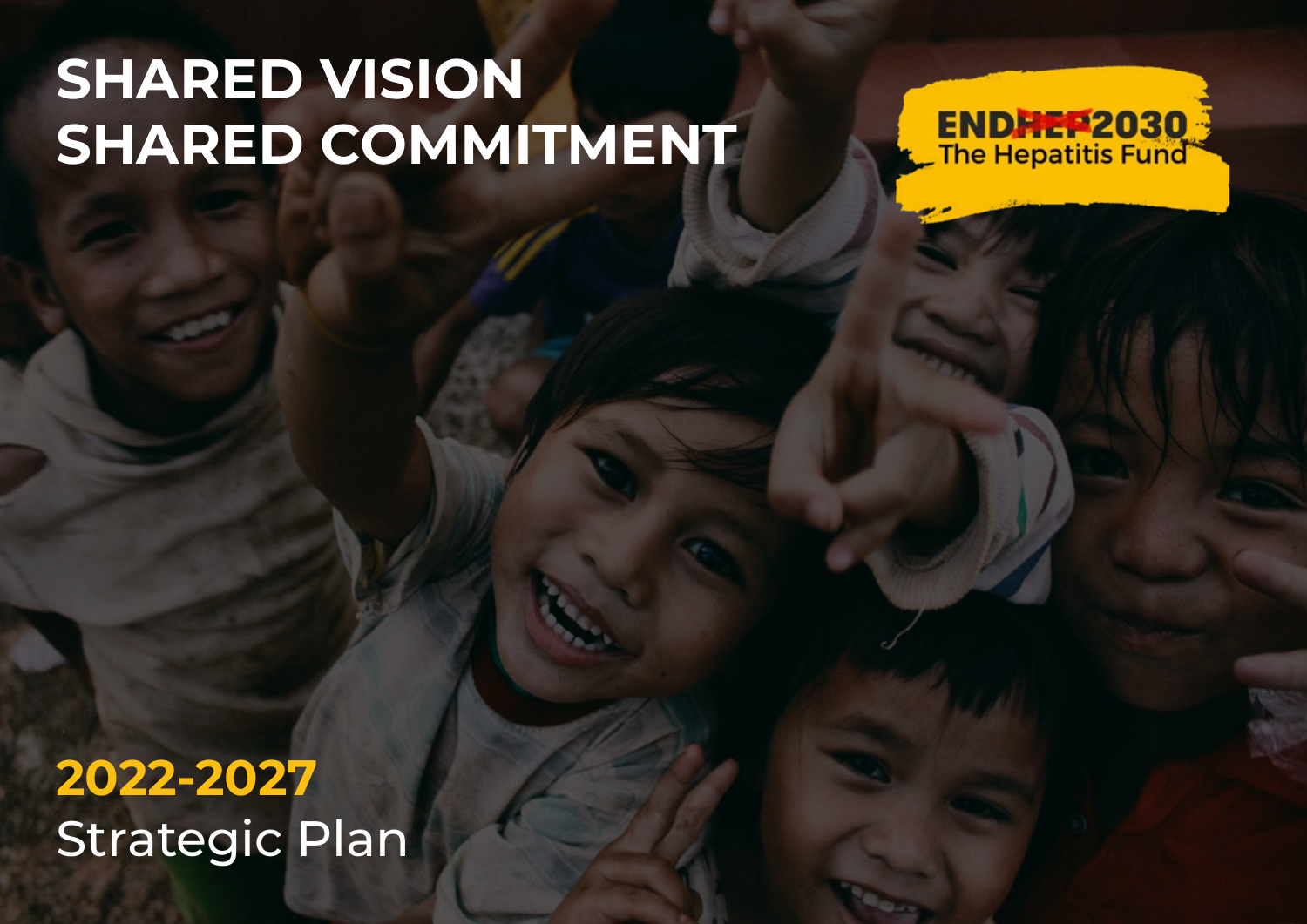## Contents

| <b>Executive Summary of Strategic Goals</b>   | 3  |
|-----------------------------------------------|----|
| Who is THF and Why We Need THF                | 7  |
| <b>Priorities</b>                             | 8  |
| Approach                                      | 9  |
| What the The Hepatitis Fund does              | 11 |
| Working in Partnership and Funding Strategy   | 13 |
| The Hepatitis Fund Organizational Development | 14 |
| Message from the Executive Director           | 16 |

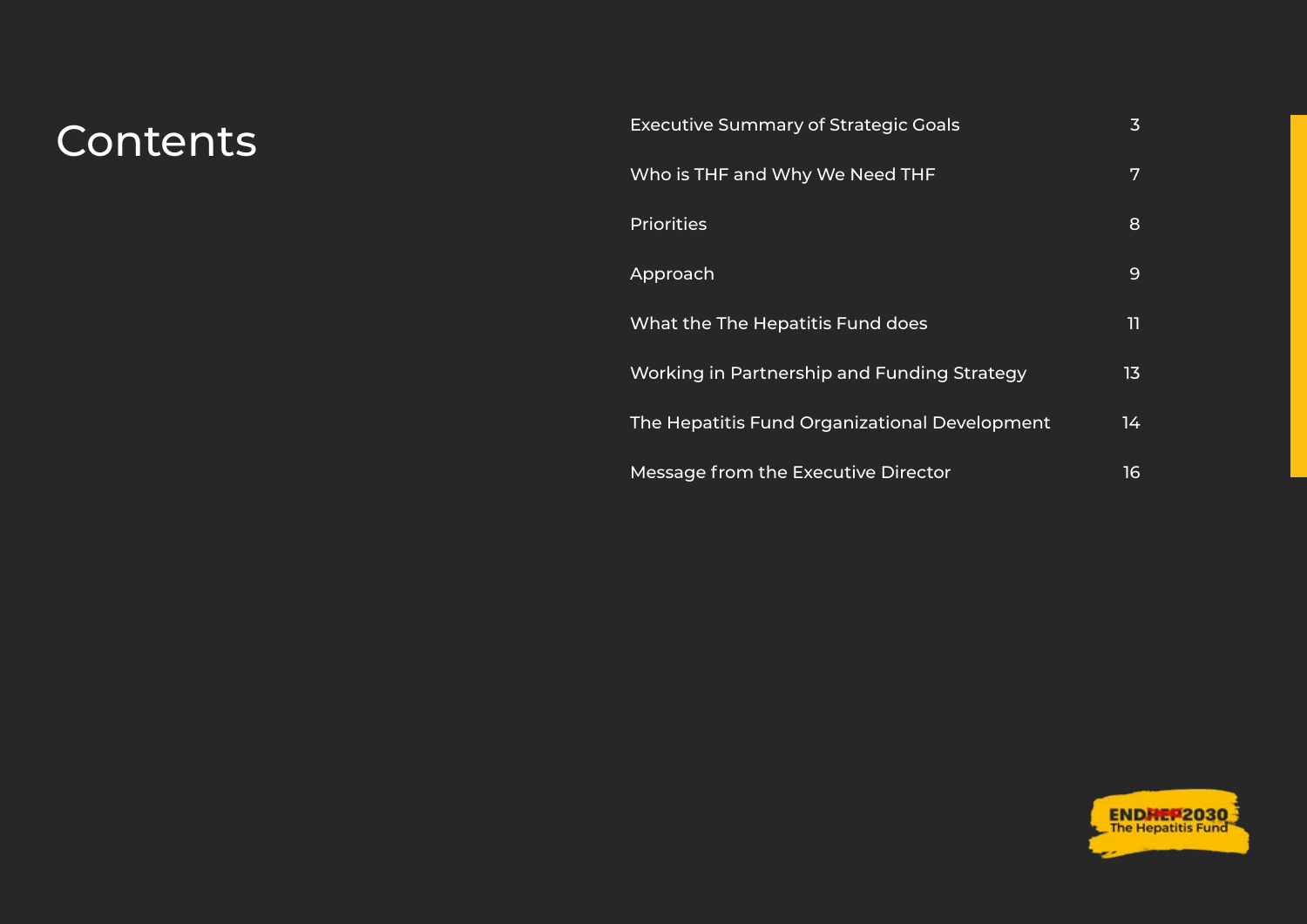### <span id="page-2-0"></span>Executive Summary of Strategic Goals

Despite the COVID-19 pandemic, The Hepatitis Fund (THF) has managed to establish itself and develop its programme. THF is setting the following ambitious but realistic goals:

Raise funds for THF organizational sustainability and growth. focusing on domestic investments, governments official development assistance and high-net-worth individuals. Run a second call for proposals for USD 30 million in 10 priority countries, focused on eliminating viral hepatitis in children.

### **Year 1 Year 2-4 Year 5**

The Hepatitis Fund, with partners such as the World Economic Forum, supports domestic financing systems in 10 priority countries. In addition, THF puts out yearly calls for proposals and directly funds selected initiatives.

THF yearly budget is approximately USD 100 million, programmes have now been set in 25 priority countries, and national responses are sustained in most of these countries. THF provides small grants to support national programmes adjustments when required. Gavi is now rolling out the hepatitis B birth dose vaccine introduction and the Global Fund is also focusing on hepatitis, THF can envision quietly scaling down by 2030.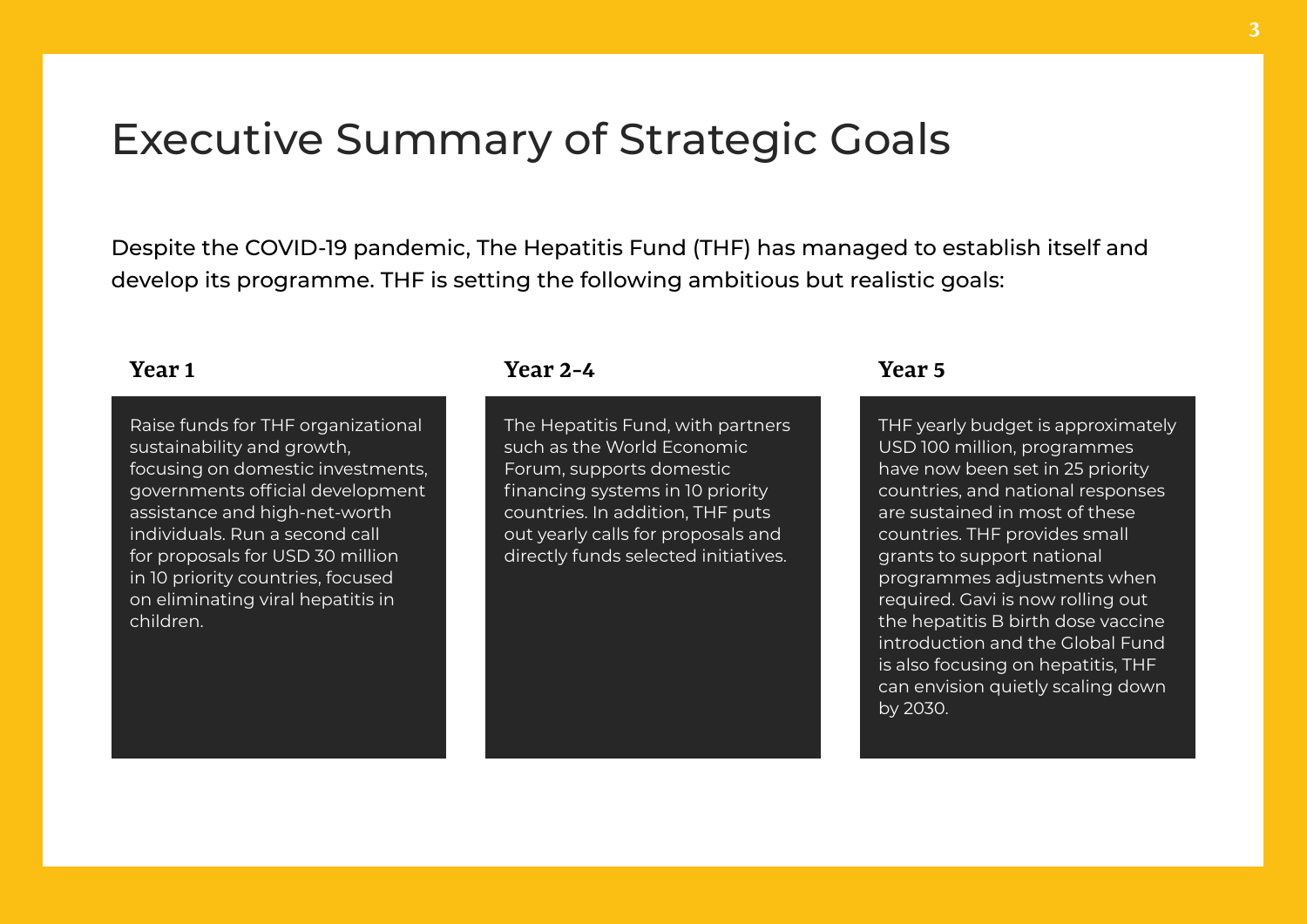The Hepatitis Fund (THF) is a Swiss-based foundation designed as a collective funding platform to mobilize public and private financial resources globally to accelerate action to eliminate viral hepatitis as a major threat to public health. THF was incubated by the ZeShan Foundation at Rockefeller Philanthropy Advisors before becoming an independent foundation. THF is the only grant-giving organization for elimination of viral hepatitis. Find out more [here](https://endhep2030.org/wp-content/uploads/2021/10/FINAL-14-Oct-for-web.pdf).

**A hepatitis-free world for generations to come, where no child is born with viral hepatitis and where people living with hepatitis do not die from preventable diseases, such as liver cancer. A world where hepatitis is no longer a public health threat.** 

**MARINE AND STREET AND RESIDENCE** 

#### **Vision Mission**

The Hepatitis Fund seeks to:

- Increase funding for viral hepatitis programmes globally and foster new public and private investments and financing mechanisms.
- Fully exploit synergies in global health, as well as enhance hepatitis awareness. It is making the global funding for hepatitis elimination bigger.
- Leverage domestic resources by providing direct catalytic grants for capacity building towards hepatitis elimination as a public health threat, integration of hepatitis in the universal health coverage package, and financial autonomy. THF aims to fill the funding gaps so that no one is left behind by global health mechanisms.
- Reach the United Nations Sustainable Development Goals (SDGs), in particular, SDG 3.3 and 3.8. THF supports the implementation of the World Health Organization (WHO) Global Health Sector Strategy on Viral Hepatitis (2016 ) and the triple elimination initiative of vertical transmission of HIV, syphilis and hepatitis B . THF is committed to cancer prevention, as per SDG target 3.4 .



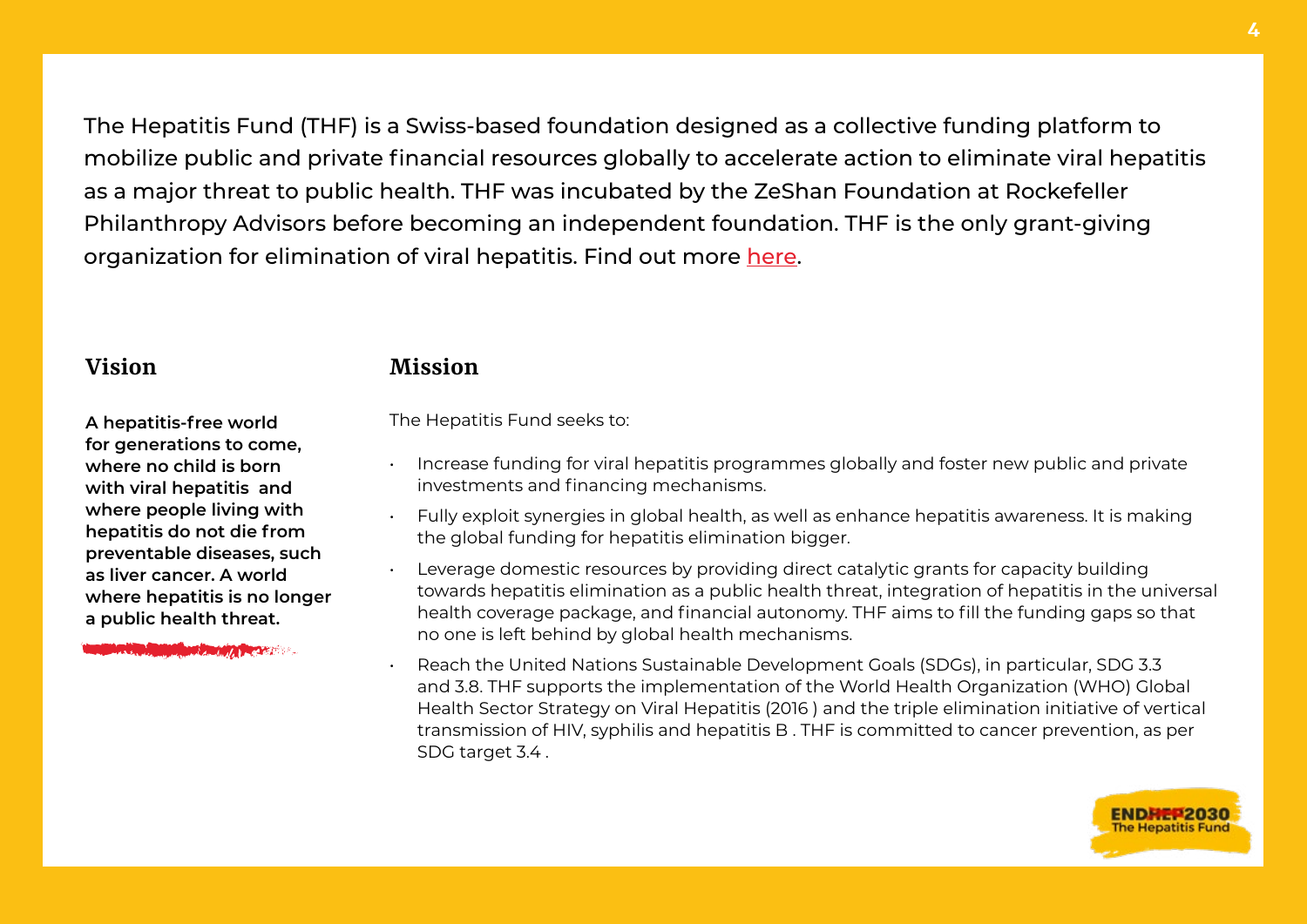Catalytic funding is grant making that aims for sustained impact beyond agreed deliverables. THF-funded projects are designed to demonstrate effective interventions that can accelerate hepatitis elimination to reach SDG 3, with the intention that national and regional domestic health systems adopt them.

*THF raises and directs funding to*   **"** *programmes and initiatives that can achieve strong impact towards hepatitis elimination. THF aims to provide the spark that stakeholders on the ground need to set transformative action in motion.*   **"** Dr Gottfried Hirnschall, THF Board Director

Works within the universal health coverage (UHC) framework, creating incentives for countries to include hepatitis elimination in their UHC programme and integrate hepatitis with primary care, sexual and reproductive health, perinatal and immunization services.



#### Catalytic impact

A set of activities - at the policy or programme level - that spark faster pace, increased efficiency and broader reach of hepatitis services.

The achievement of viral hepatitis elimination targets due to catalytic programme. Targets would not have been attained in the same time frame had the programme not been implemented.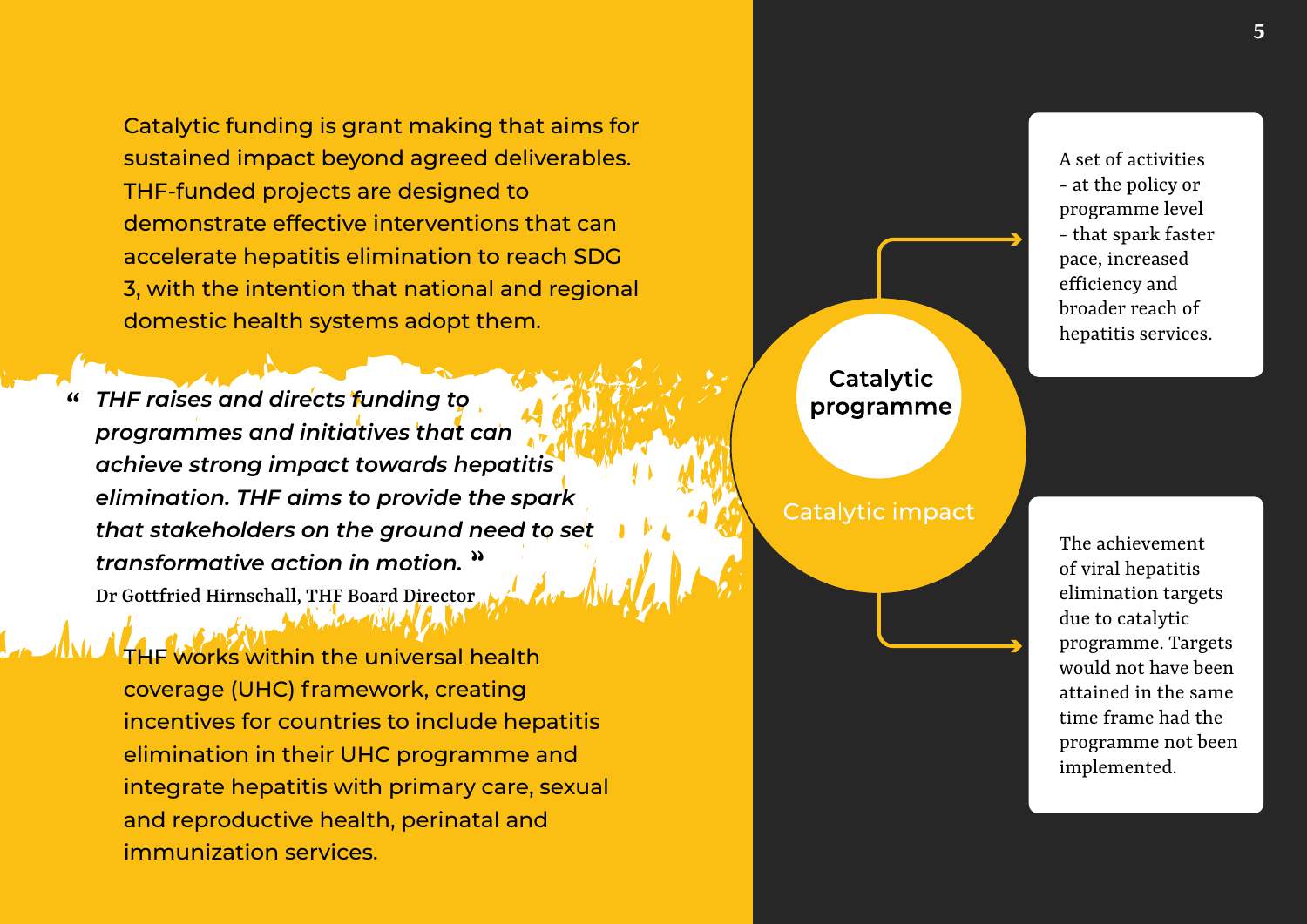## Values

### Equity - Integrity - Inclusivity - Empowerment - Dignity

THF work is guided by its values, with its activities built around a common identity in every location. All THF values should serve as an inspiration to do more and better, with a global approach and understanding of THF work.

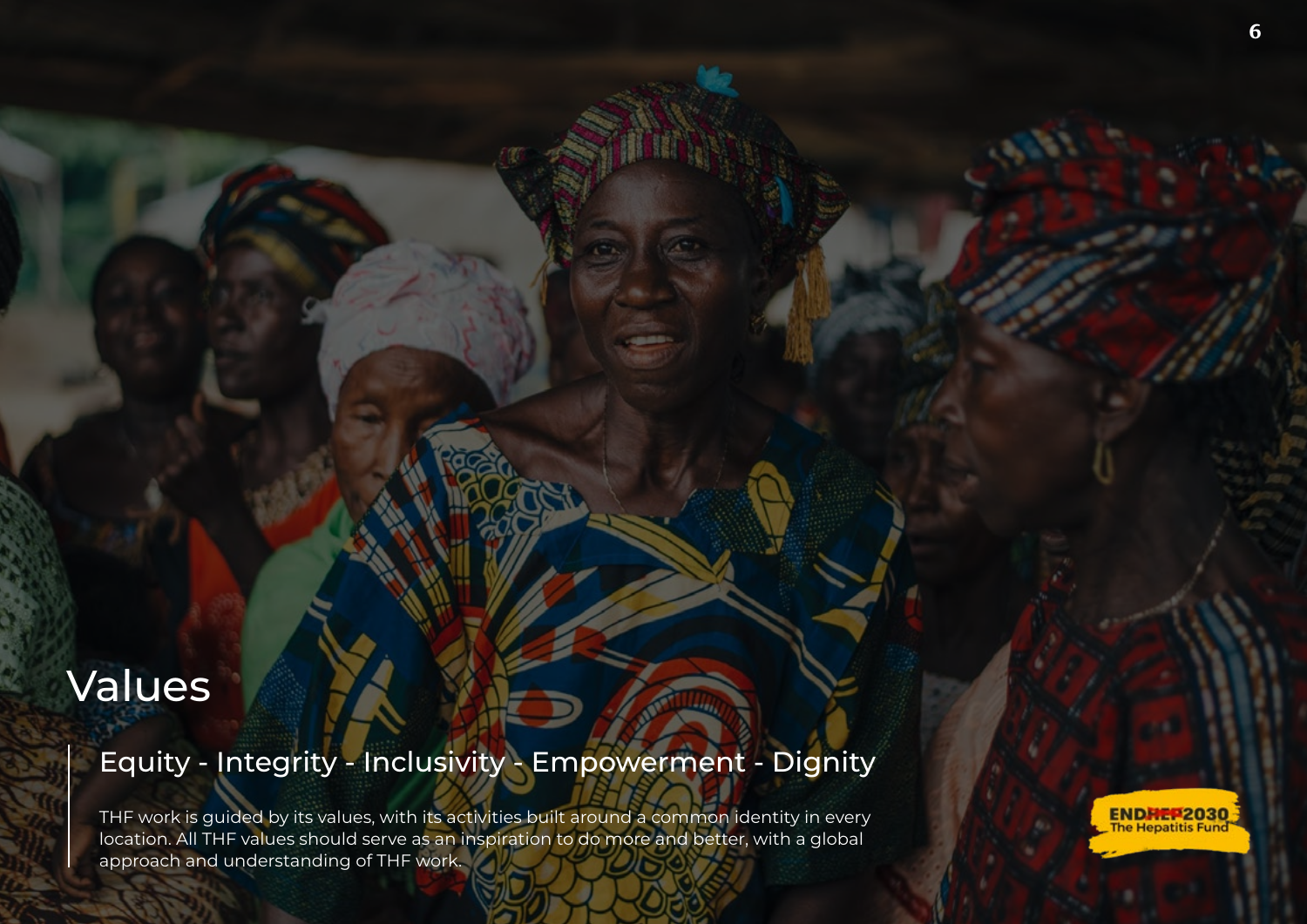### <span id="page-6-0"></span>Who is THF and Why We Need THF

Viral hepatitis is a neglected public health threat. Investments in viral hepatitis elimination have been minimal compared with other lethal infectious diseases in terms of research and development, and global and local programme funding. This is due to: the initial underestimation of the scale and impact of the epidemic; the strong stigma associated with viral hepatitis infection; and the delay between infection and disease. Between 1.1 and 1.4 million people have died every year, potentially for decades. It is an absurd preventable tragedy.

The opportunity for action is clear. We have simple and costeffective tools to eliminate viral hepatitis; we have vaccines, prophylaxis for vertical transmission and life-long treatments for hepatitis B; we have cures for hepatitis C, and treatments for hepatitis D are becoming available. The only missing element is political will.

THF was created to seize this opportunity. THF provides grants, builds financing partnerships, provides technical support on health financing, and advocates for increased national and international funding to eliminate viral hepatitis now.

THF is a thought leader in viral hepatitis elimination. THF has unique expertise and an implementing network in hepatitis that no other global health donor has. It allocates resources

based on operational excellence, careful impact assessment and use of best grant-making practices:

- Selected hepatitis and global health experts make up the board of directors, advisory group and grants review committee.
- The THF professional team has vast experience in organization and programme development, project management and operations management. Members' expertise ranges from hepatitis science to health infrastructure, access to medicines, grant management, monitoring and evaluation, and financial compliance.
- THF benefits from a state-of-the-art grant-making policy, a specifically designed monitoring and evaluation framework, and an extensive global network of implementing partners who trust and recognize THF expertise.
- THF supports a unique portfolio of initiatives with sustainable impact, designed for systemic change. THF supports projects aiming to implement highly effective strategies and catalyses scale up of proven interventions.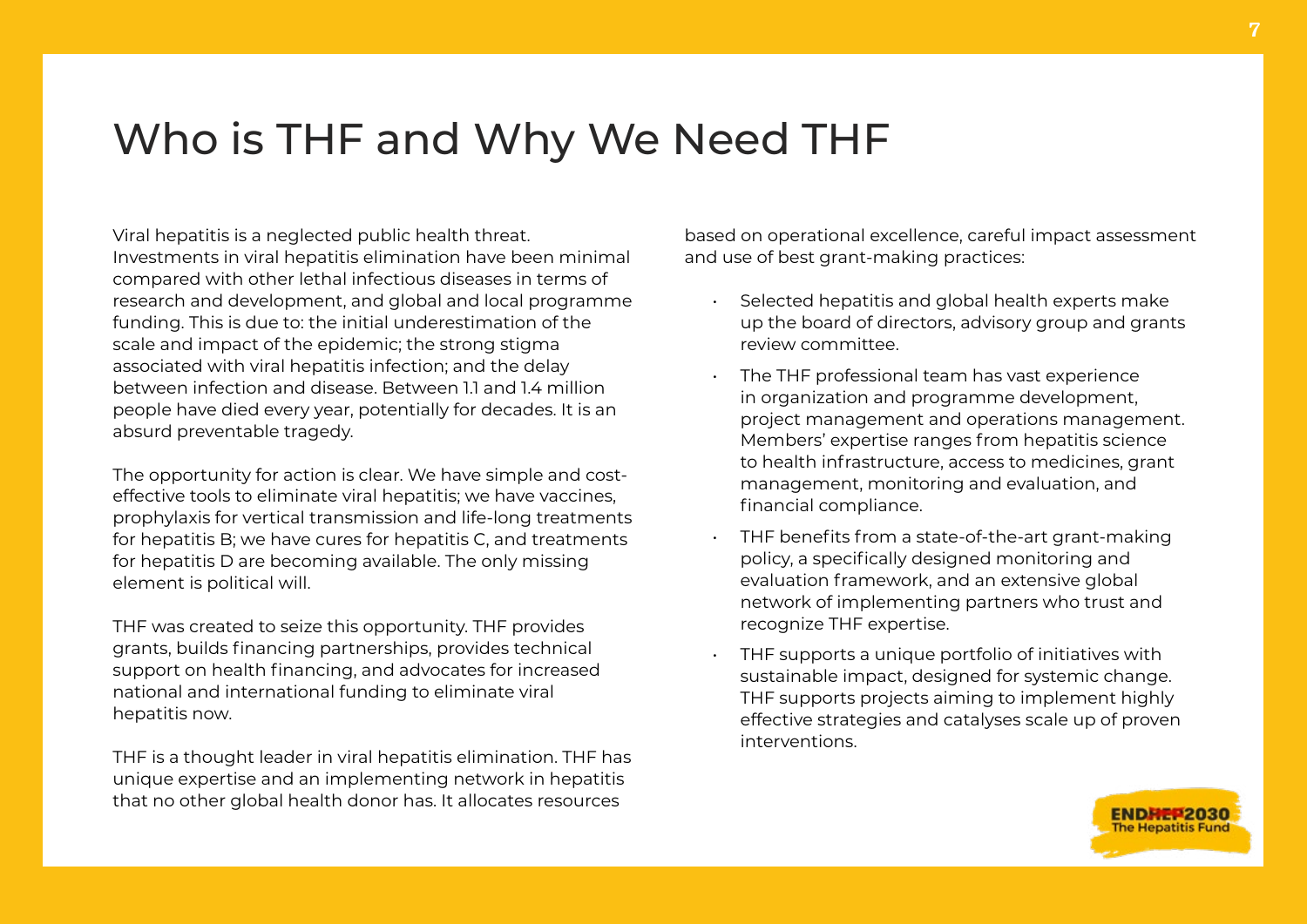## <span id="page-7-0"></span>**Priorities**

THF primary criteria for funding a project or programme is its potential public health impact. This is assessed in terms of need (for example, focusing on high-prevalence areas), feasibility (such as health system readiness for the intervention and commitment from local political health authorities) and effectiveness (evidence-based priority interventions). Hence, THF's work is focused on elimination of hepatitis in the two regions with the highest disease burden: Asia-Pacific and Africa.

THF programme endorse the five strategic directions of the WHO Global Health Sector Strategy 2016-2021 (THF 2021 Report, Page 6). Within this framework, THF focuses on:

#### *a. Accelerating planning and implementation of national elimination strategies, by:*

- Decentralizing hepatitis services and task shifting of hepatitis care
- Strengthening hepatitis response capacity at national and regional levels
- Raising awareness about the viral hepatitis challenge and solutions
- Supporting advocacy and technical assistance for increased financing at global and national level

#### *b. Integrating hepatitis services delivery within universal health coverage, with a specific focus on:*

- Ending vertical transmission of hepatitis B via antenatal screening and antiretroviral treatment
- Rolling out of the HBV birth dose vaccine in every national immunization schedule
- Ensuring equitable access to essential medicines and technologies to address hepatitis B, C and D viruses, including by improving procurement systems
- Working with local authorities on simplified testing and treatment approaches
- Screening key populations and addressing stigma associated with viral hepatitis infections

#### *c. Strengthening national health systems capacity, for example:*

- Establishing quality national data collection, surveillance and modelling
- Improving and integrating data systems for better policy formulation

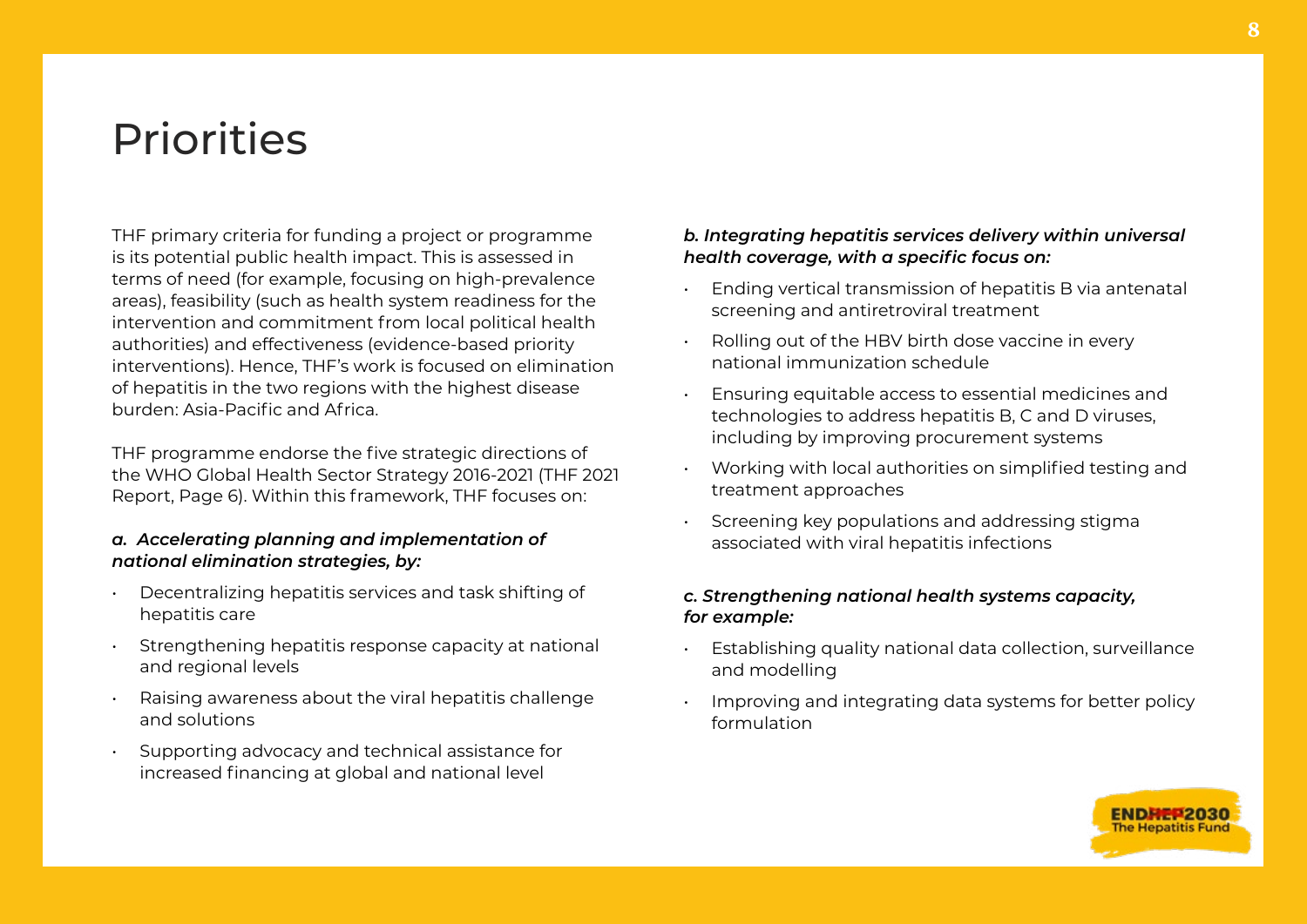### <span id="page-8-0"></span>Approach

### In all its work, The Hepatitis Fund favours the following principles:

#### *• Sustainability*

Every grant must support the autonomy of the grantees and aim for self-financing at the end of the award period.

#### *• Commitment*

Grant proposals must include evidence that local authorities are engaged, supportive and willing to contribute to the sustainability of the proposed project or programme.

#### *• Legitimacy (expert review)*

Every proposal, whether received through a call for proposals or a request for direct funding, must be reviewed by independent experts before approval. Direct funding is limited to USD 200,000 per year.

#### *• Accountability*

THF accounts are reviewed yearly by Swiss-registered auditors and the Swiss Federal Foundation Oversight Authorities. THF grantees must present yearly audited financial reports.

#### *• Transparency*

THF has established guidelines for the prevention, detection and response to fraud, conflict of interest and corruption.

#### *• Community involvement*

THF programmes follow the Greater Involvement of People Living with Hepatitis (GIPH) principle. The principle, inspired by the HIV response, aims to include the right of people living with hepatitis to participate in decision-making processes that affect their lives. GIPH aims to enhance the quality and effectiveness of the hepatitis response. The THF board of directors and grants review committee includes people living with hepatitis. Every grant is assessed for its inclusion of people living with hepatitis.

THF supports community-led programmes while protecting and preserving the rights of all people. This means the direct involvement of local voices, their needs and perspectives in the design, planning, implementation, monitoring and exiting of those programmes.

22030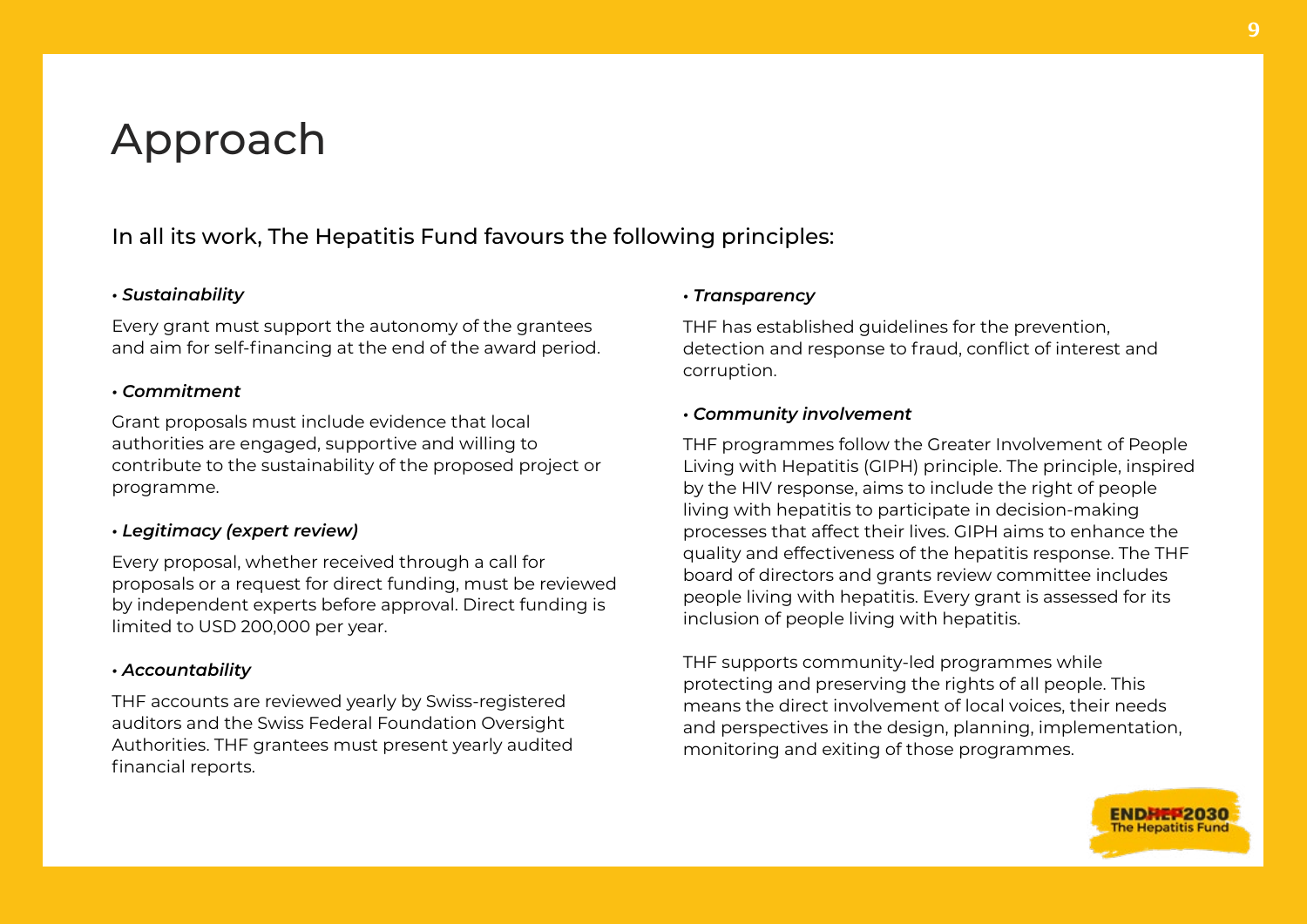#### *• Task shifting and decentralization of services*

THF seeks to enhance access to care and mitigate the lack of human resources for health. Hence, the THF programme promotes decentralized care and shifting services delivery tasks to the most effective level of health care. Task shifting has been highly instrumental in advancing HIV care and has proven very effective for HCV. THF aims to expand it further to hepatitis B care, particularly in the context of prevention from vertical transmission and hepatitis B birth dose vaccine delivery.

#### *• Open-access learnings*

THF is aware that knowledge gaps are a key barrier to hepatitis elimination and that operations research in hepatitis care is lacking. THF supports the open-access publication of results from THF-sponsored projects, such as innovative service delivery models, and ensures that transferable lessons are learned and communicated to those who can benefit from them the most.

#### *• Collaboration*

THF strong coordination with and among its partners will provide opportunities to preserve resources, eliminate duplication and enhance efficiencies for greater impact.

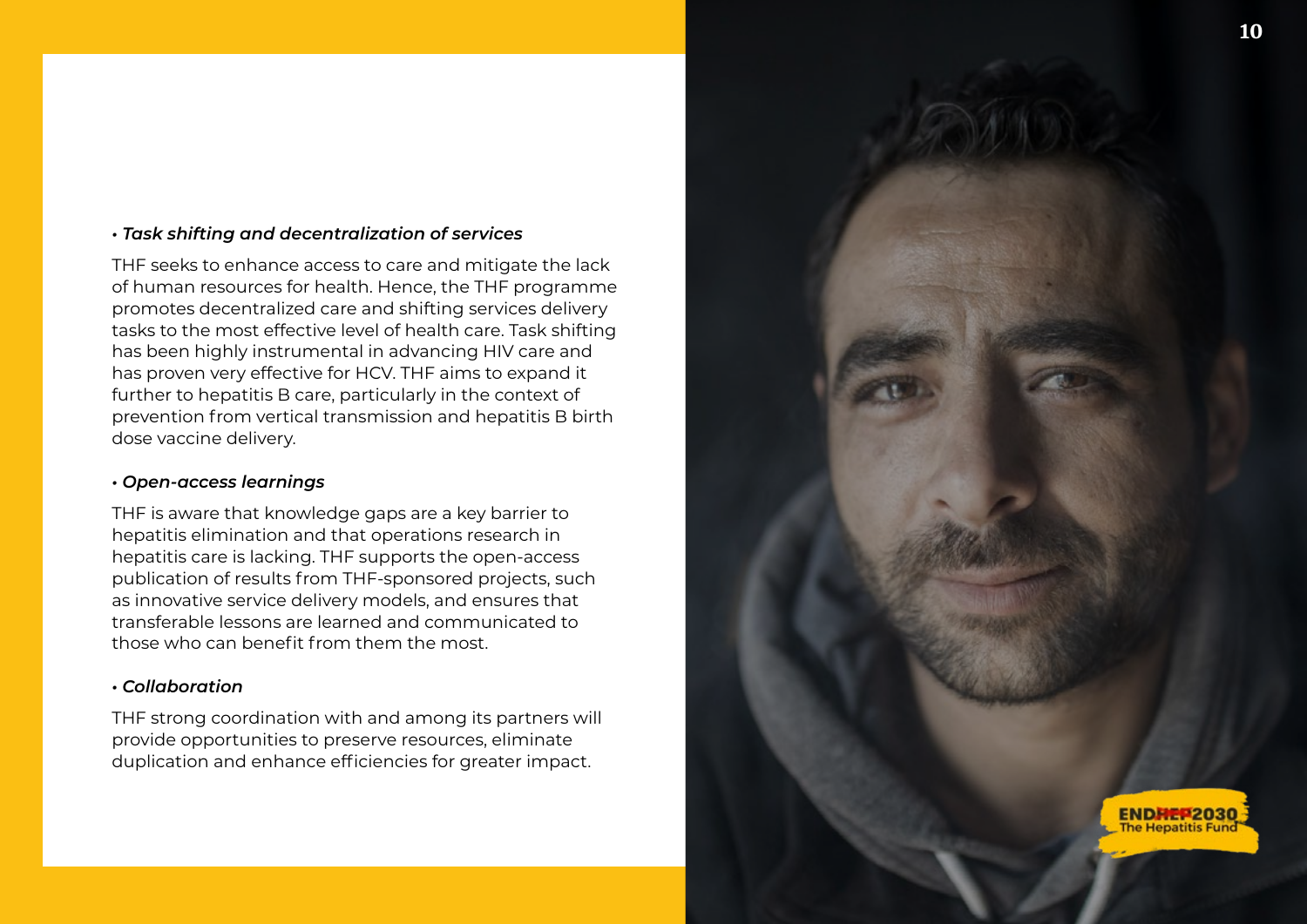### <span id="page-10-0"></span>What The Hepatitis Fund does

### Beyond funds, The Hepatitis Fund provides the following services:

#### *a. Capacity building*

To make its investments sustainable, The Hepatitis Fund will offer optional capacity-building services to its grant recipients, focusing on organizational development, following the principles outlined here:

- Effective organizational development work addresses practical problems based on thorough analysis of an organization and its environment. It looks beyond immediate symptoms to identify and address deeper organizational issues coherently. Such work rests on the involvement of stakeholders from across the organization. Internal and external communications and credible coordination are central to mobilizing and motivating these stakeholders.
- To be effective, external support must be aligned with the analysis and direction of the local organization, fully owned by the local organization, and designed to be sustainable in the environment in which it is operating.
- This will be done in collaboration with the many actors engaged in sustainable organizational development support, including THF and external actors or partners, such as national and local governments, international cooperation agencies and UN agencies.

#### *b. M&E framework*

To measure the catalytic impact of our philanthropic investment, we have developed a unique and cohesive monitoring and evaluation (M&E) framework. It enables real-time learning so that grantees can correct course and implement their programmes nimbly.

The framework was elaborated to serve as an overall rubric for evaluating the portfolio as a whole and also to allow for customization of relevant projects in order to assess the process and impact of the catalytic funding.

It defines common denominators for assessing process, deliverables and catalytic impact. It enables real-time learning and timely adjustment to mitigate the impact of force majeure events, such as disruptions brought about by the COVID-19 pandemic. Lessons learned and information accumulated will be valuable contributions to the hepatitis community for the global campaign to eliminate viral hepatitis as a major threat to public health. The M&E framework will be continually improved based on experience. With input from its grant recipients and partners and new insights from ongoing operations research, the framework will be further enhanced at the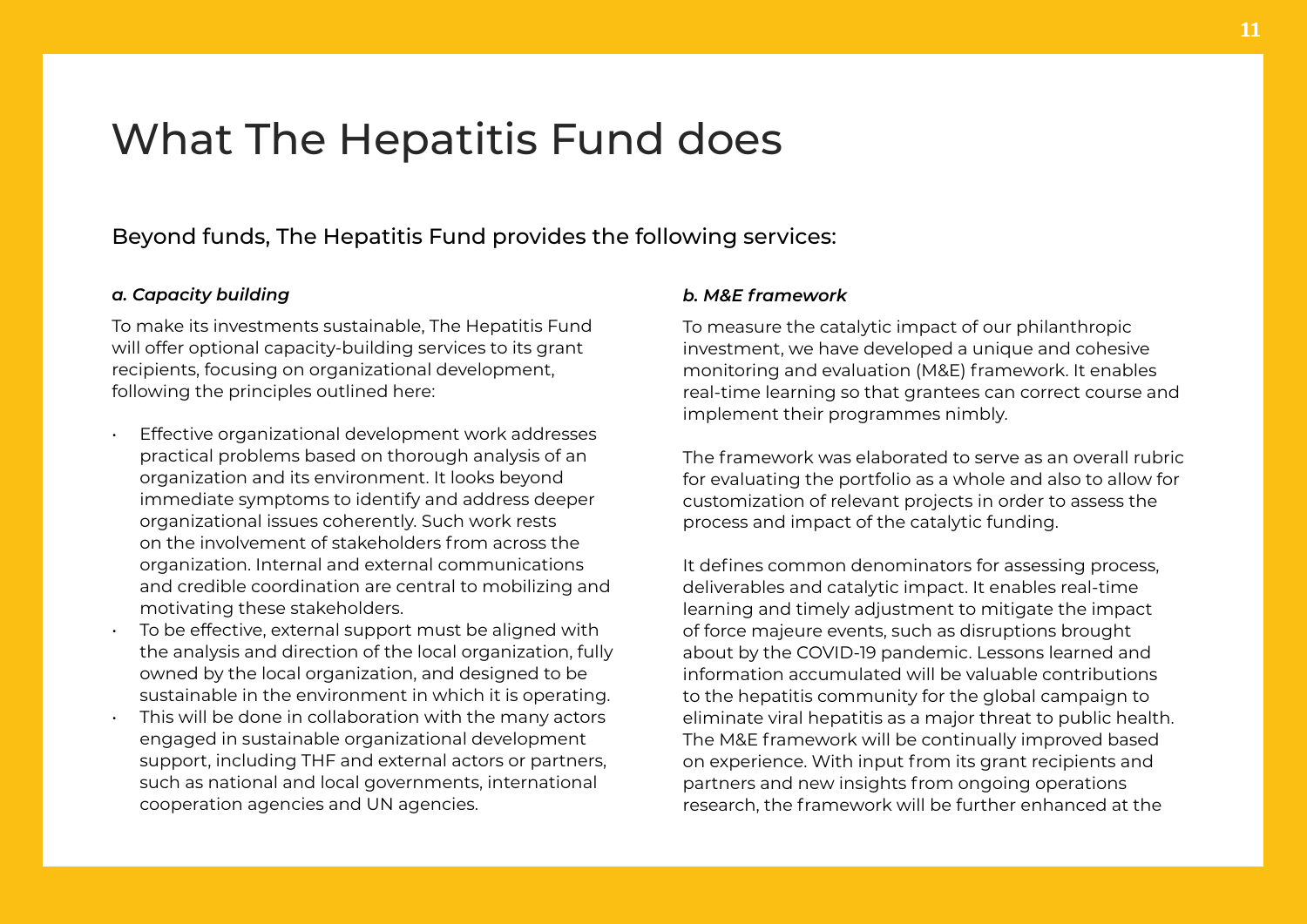

**Scale up innovative service delivery models**

**Raise awareness of disease burden among stakeholders, especially policy holders**

**Increase in dedicated human resources** M&E for Catalytic Impact

Conventional M&E

end of each grant cycle. It will be revised to include the next WHO Global Health Sector Strategies objectives (expected in 2022). The framework will also serve to evaluate THF action.

#### *c. Procurement*

The Hepatitis Fund strives to support access to hepatitis medicines and relevant technologies. Thanks to its global network, The Hepatitis Fund can offer procurement advice to its grantees and link them to international pooled procurement systems. When possible, The Hepatitis Fund will support grantees' access to hepatitis commodities at the best costs, but The Hepatitis Fund will not endorse specific companies or products.

#### *d. Awareness raising and advocacy*

Where appropriate, The Hepatitis Fund will support grantees in awareness raising and advocacy activities at the national, regional and global levels to ensure that people living with hepatitis have access to affordable care without discrimination. The Hepatitis Fund will also participate in global advocacy to increase hepatitis elimination funding, for example, by encouraging lead global health funders to invest more in hepatitis, and to accelerate equitable access to affordable, generic hepatitis treatments.

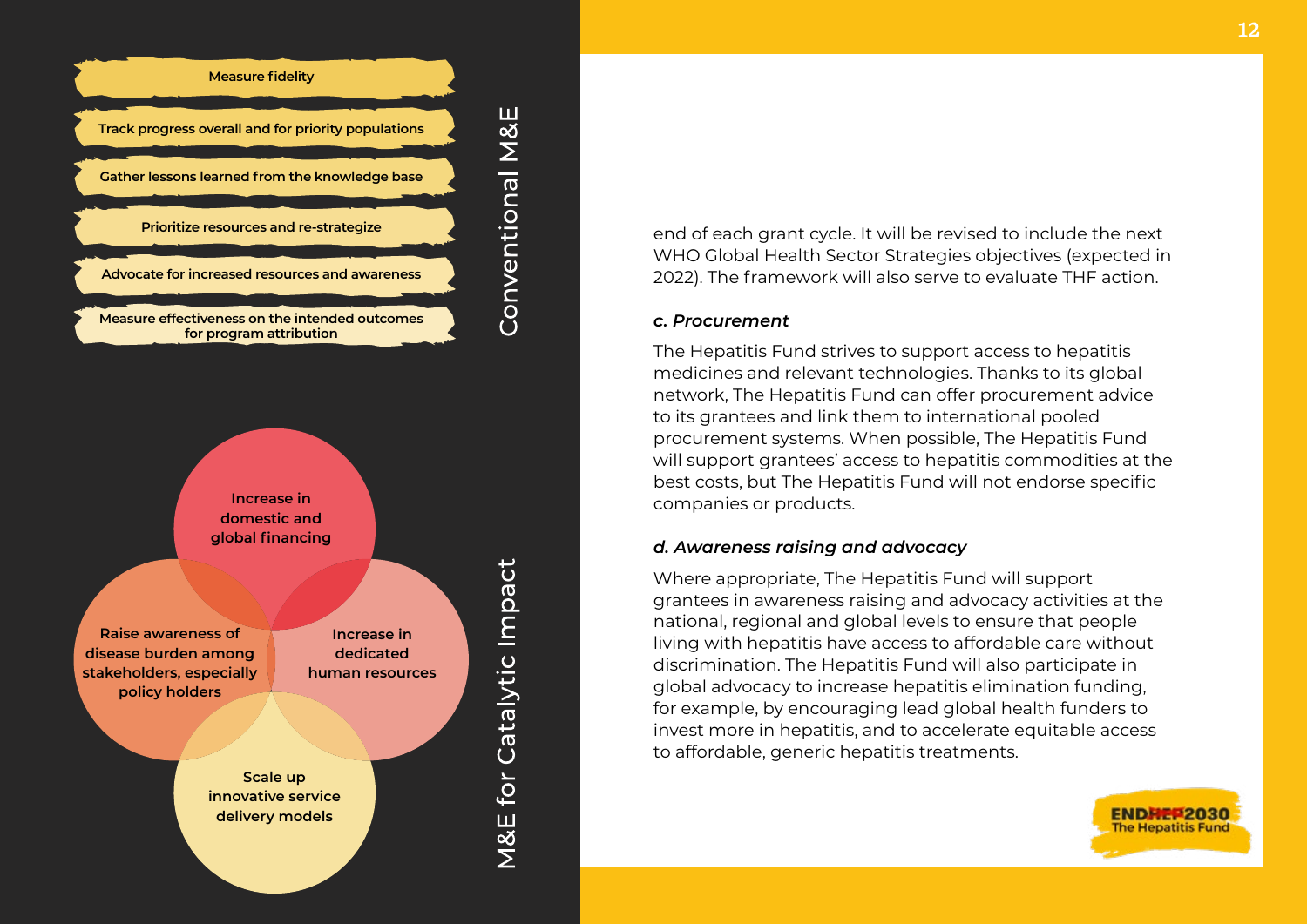### <span id="page-12-0"></span>Working in Partnership and Funding Strategy

Overall, official development assistance (ODA) has been slowing down in the past couple of years. The picture within the different entities giving assistance has been diverse- while individual giving has been increasing, ODA giving has decreased. Unmet needs are rising (UN appeals were only 61% covered in 2019) and the struggle to get donors' attention has become more demanding in an environment where funds are contracting and asks are increasing.

The trend of giving multi-year funding is growing steadily, but on the downside, earmarking from most donors continues to be high in 2021. At this stage, it is too early to understand the whole range of consequences of COVID-19 on the global economy. We can already acknowledge the significant health funding being redirected towards COVID-19 and difficulties in other areas in health, with delays in the roll out of programmes, such as the Gavi Vaccine Investment Strategy.

THF needs to consider that donor requirements and preferences are changing, altering the way they want to work with organizations. THF should proactively engage with donors to inform and shape these preferences, as well as react quickly to changes if it is to maximize funding opportunities from the decentralization of decisionmaking and human resources by donor governments and multilateral institutions. Increasing ODA funding for hepatitis is a priority. THF must also adapt its working model to respond effectively to corporations and high-networth individuals that may wish to work in partnership with THF across many countries to realize its potential.

Cooperation with partners can widen the scope of activities through a multiplier effect. THF will increase its support to the organizations it works with to develop more sophisticated systems that can enhance and increase their capacity and reach in fundraising. THF will also facilitate platforms to bring together the donors and organizations it supports to benefit from local knowledge and engagement. This will increase the reach of both THF and the organizations it is funding.

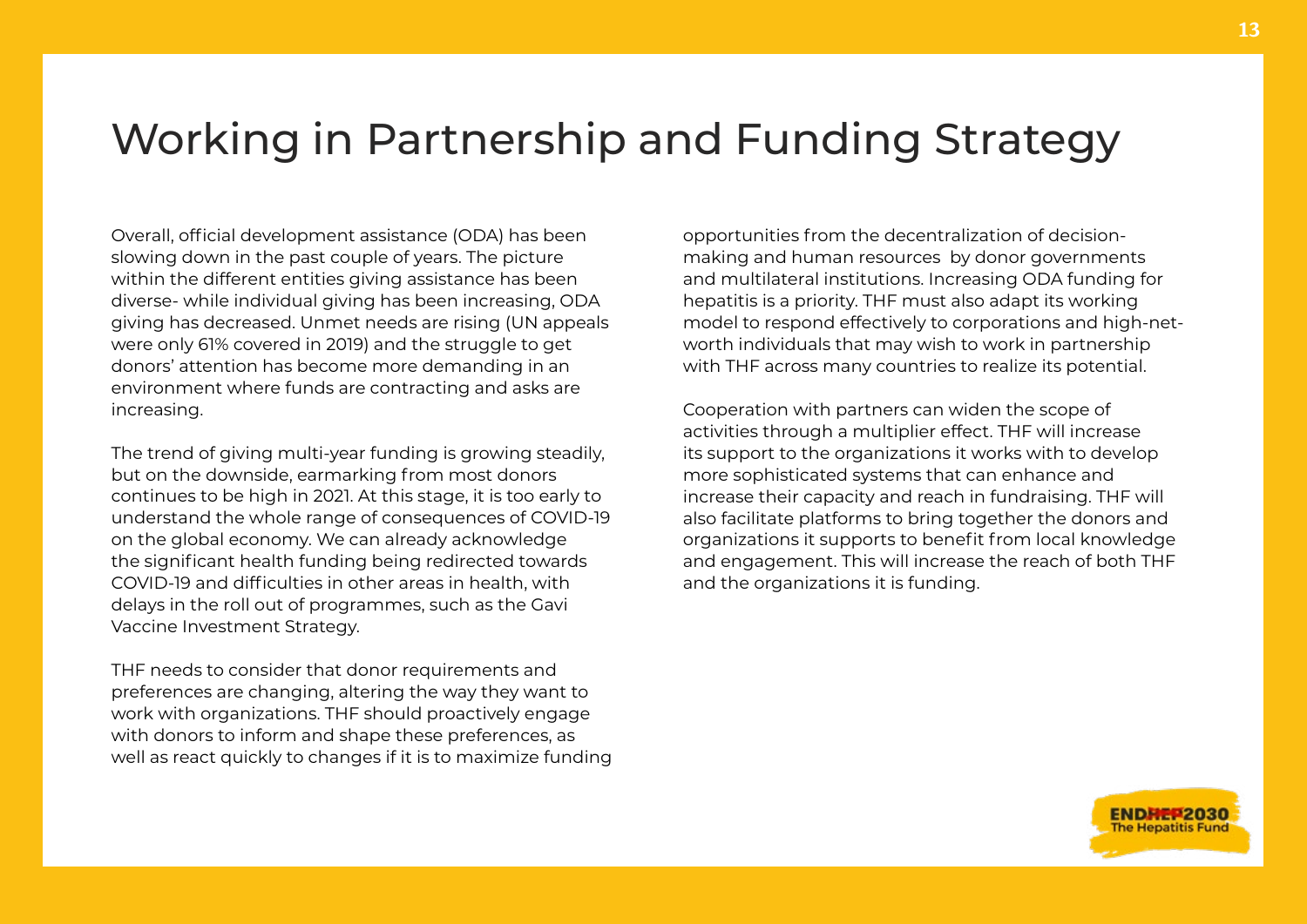## <span id="page-13-0"></span>The Hepatitis Fund Organizational Development

THF has the leadership, institutional capacities, tools, resources and mechanisms to help lift the challenges it is facing in hepatitis. It is recognized as an integral actor in building capacity for inclusion of the elimination of viral hepatitis into national health planning. By being efficient and effective in all its stages of work, THF ensures that partners and donors see immediate results from the support it gives organizations.

THF endeavours to develop the right capacity, efficiently coordinating its network to ensure that it can respond and optimize locally led action. THF will continue to develop the right skills and build the competencies needed to better understand and respond to local needs.

THF strives for value for money: it focuses on effectiveness, efficiency, economy and equity. This also means striving to better coordinate with other stakeholders, such as civil society and the private sector, as well as leveraging THF leadership in hepatitis elimination. THF will engage with national, regional and sub-regional coordination mechanisms and state actors.

THF will use its M&E framework for evaluating the impact of its activities and adjust course when necessary.

#### *a. Compliance*

Transparency is paramount to THF operating procedures, decision-making processes and engagement. THF reports to the Swiss Federal Foundation Oversight Authorities and conforms to the obligations under the Swiss Civil Code Articles 80 to 89. THF's compliance obligations extend to organization management, asset management, data privacy, grant making and fundraising.

#### *b. Safeguarding policy*

THF requires its partner organizations and grantees to promote practices and approaches reflecting a culture designed to ensure a safe environment for all its staff, consultants and volunteers involved in funded projects. THF requires all funded organizations to have policies that address the risks of bullying, sexual exploitation, harassment and abuse – internally and, where relevant, externally. All funded organizations must also have clear processes for raising and resolving complaints and concerns. In addition, any organization funded by THF to work with children or other vulnerable people must have policies in place to specifically address the protection of these groups.

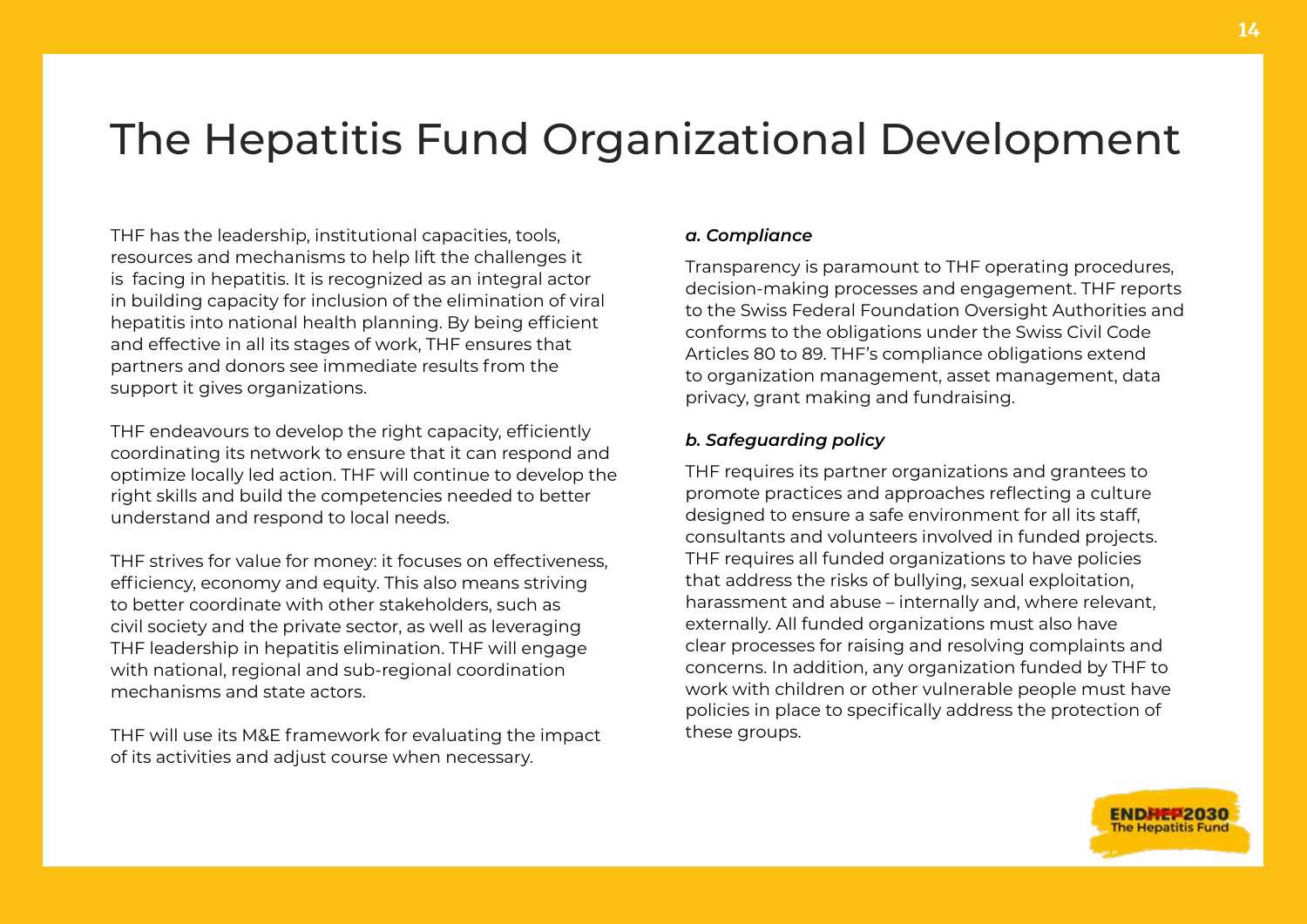#### *c. Communications*

THF aims to strengthen its communications. The key principles for THF communications are:

- THF's official communication language is English. THF also communicates in French when local authorities require this.
- THF shares important news and information with stakeholders via press releases, its website and social media, as well as tailored direct messaging and opinion pieces where appropriate.
- THF designs a yearly external communications plan, including use of resources, such as media consultants and communications agencies.
- THF has designed a communication policy covering disclosures required by national laws and regulations where THF is active. THF has also designed a crisis management plan that includes crisis communications.
- THF spokespeople are the President of the Board and the Executive Director, who can both expressly delegate external representation for specific events to chosen board directors and staff members.
- THF develops factsheets, brochures, activity reports and other publications as appropriate. To preserve the anonymity of the populations benefitting from THF grants, THF does not use real-life photographs; instead, all illustrations come from databases.
- THF organizes events to enhance collaboration, create opportunities for donor engagement and make the best use of synergies with key stakeholders in global health. Through social media, interviews and high-level annual events, THF will support and raise the voice of those living with hepatitis.
- THF works and develops its advocacy approach to ensure that local community voices become global. In advocacy, THF will join its voice with an organization it is working with to lift sound international discussions around the work it is doing towards ending hepatitis. THF will educate all parties coming into this work about viral hepatitis elimination. THF will be part of facilitating interactions between individuals, organizations and government.

These ambitions will be shaped into concrete objectives and implementation plans in the five-year strategic period.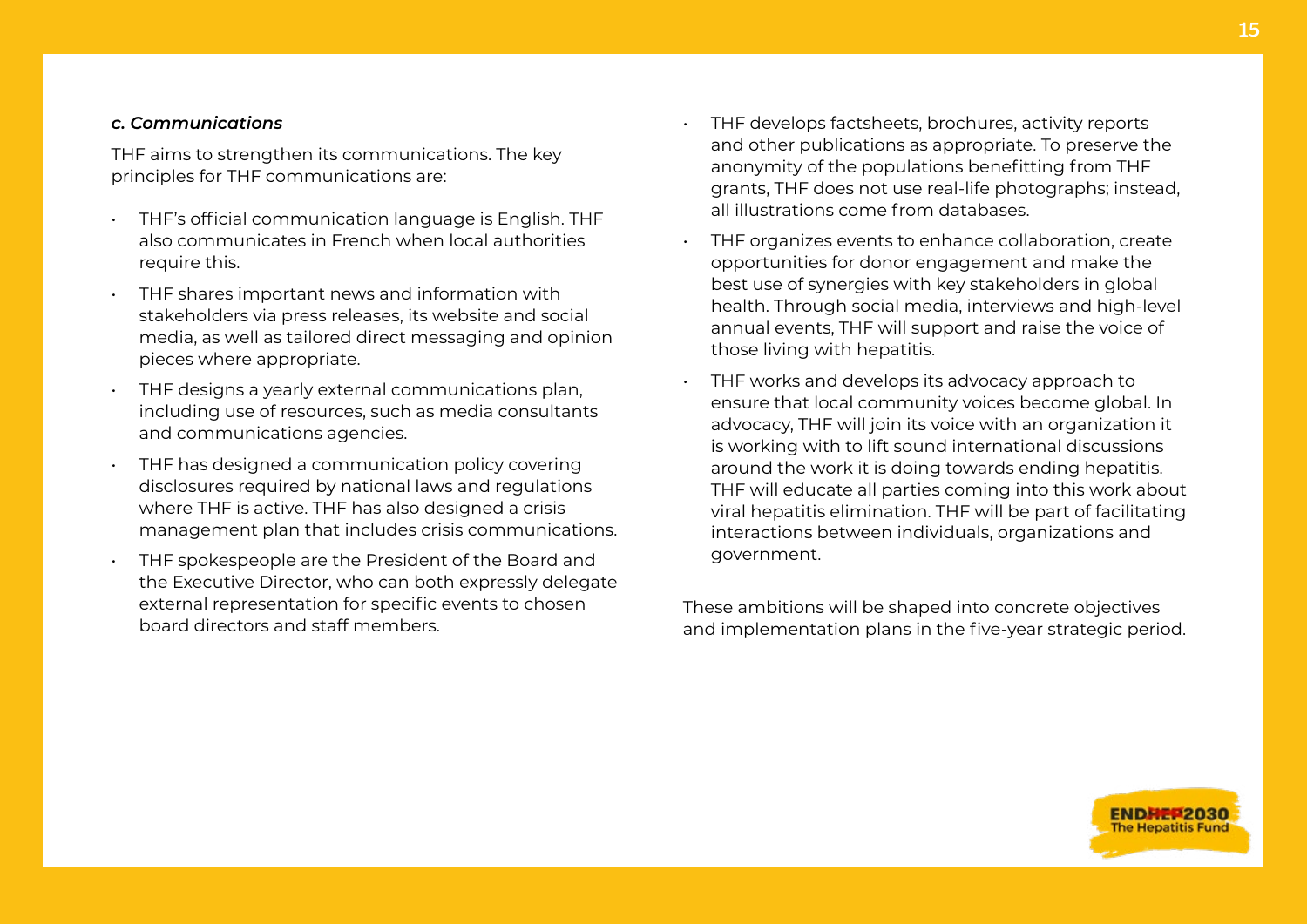## <span id="page-15-0"></span>Message from the Executive Director



To be able to include viral hepatitis in the universal health coverage framework and successfully eliminate viral hepatitis (as described in SDG 3.3), The Hepatitis Fund is seeking opportunities to partner with other organizations, raise funds and raise the voices of people living with viral hepatitis. The Hepatitis Fund is fully aware of the challenges ahead, but given the significant burden – unevenly distributed in societies all over the world – and current opportunity for action, we find it imminent and timely to act now.

The Hepatitis Fund wants to engage with governments both giving and receiving support for viral hepatitis elimination as well as advocates all over the world. THF wants the world to understand the huge challenges that people living with viral hepatitis face and the toll this disease takes on every society that has high prevalence and every country that does not have the capacity to address viral hepatitis within its national health system.

So, let's work and walk this path together. All of you can help in diverse ways to eliminate viral hepatitis and meet the SDG that we can see is achievable within this timeframe.

**Finn Jarle Rode**

V fl. La